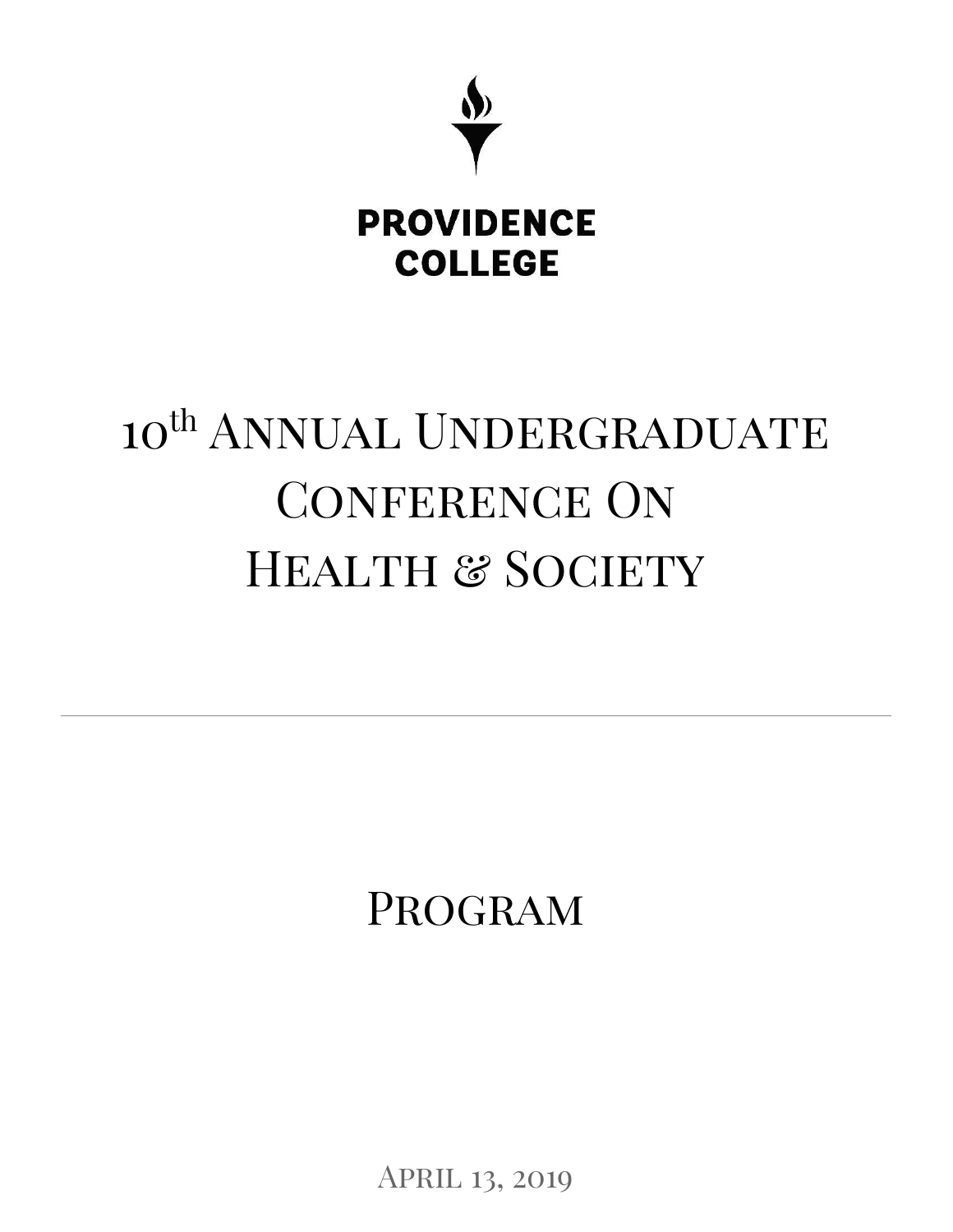Welcome/Breakfast | Harkins 333 8:00am – 8:30am Panel 1 Presentations | Harkins 300 8:30am - 10:00am Panel 2 Presentations | Harkins 300 10:15am - 11:45am Lunch | Harkins 333 11:45am - 12:30pm Panel 3 Presentations | Harkins 300 12:30pm - 2:00pm Panel 4 Presentations | Harkins 300 2:15pm - 3:45pm

# PANEL 1 | INTERDISCIPLINARY APPROACHES TO MENTAL HEALTH 8:30am – 10:00am | Harkins 300

#### Student Discussant | Kaila Kutz, Roger Williams University |

# *"The Impact of Disability Models on Disability Attitudes: An Investigation of Therapeutic Approaches to Treatment"*

Josette Tugander, Providence College | 2019

Past research has indicated that students with disabilities have lower undergraduate completion rates than students without disabilities. These lower rates are influenced by students' sense of belonging at school, which is impacted by peers' disability attitudes. A previous study demonstrated that stronger medical model and weaker social model of disability beliefs are correlated with less favorable disability attitudes. Conversely, stronger social model beliefs and weaker medical model beliefs are correlated with more favorable disability attitudes. Continuing a project from Experimental Health Psychology last semester, this experiment will extend previous research beyond correlation to investigate the impact of disability models on disability attitudes. Participants will read about a therapeutic treatment plan for a person with a disability (stuttering). However, the reading will use medical model language in one condition and social model language in the other condition. Participants' attitudes toward the person will be measured with the Multidimensional Attitudes Scale Toward Persons with Disabilities. Based on the previous research, it is hypothesized that participants in the social model condition will have more favorable attitudes than those in the medical model condition. Results supporting the hypothesis could imply that it may be beneficial for schools to discuss disability using the social model.

#### *"You Aren't What You Eat: Structures of Moralistic Food Beliefs in the Digital Age"* Autumn Gerard, Sarah lawrence College | 2022

In a society which touts the slogan "you are what you eat", individuals are systematically conditioned to view themselves as the sum of what they choose to (or not to) consume. This phrase, which through cultural repetition and mainstream assertion, has become a normalized truth - also produces a structure of belief which conflates dietary choices with moral status, and perpetuates identity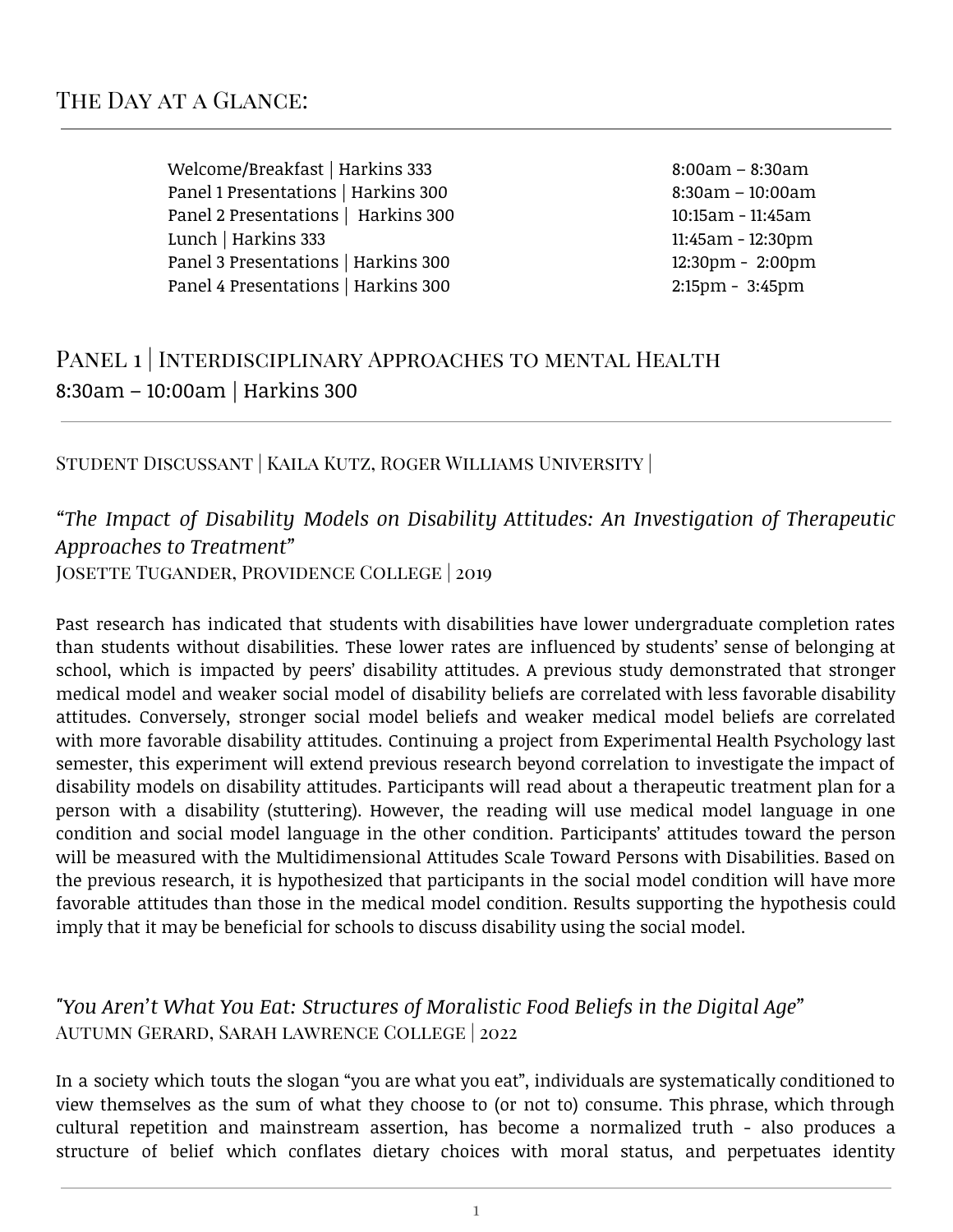construction through displays of food morality and body discipline. Drawing on my ethnographic fieldwork done in the online "clean eating" communities of Ketogenic dieters, raw vegans, and bodybuilders, as well as an interview with a dietetic eating disorder specialist, I will seek to problematize statements such as "you are what you eat", as engendering enhanced degrees of consumer anxiety in ways that mediate consumption habits and reproduce methods of disordered food interaction. In this presentation, I will provide both an engaged analysis of this circulated idiom, as well as a more nuanced perspective on food morality and disordered eating, the literature on which, has historically been deeply reductive of the complex daily interactions between individuals and their environment as they attempt to eat and live within inequitable systems of consumption.

#### *"A Mathematical Approach for Assessing tDCS Efficacy for Post-Traumatic Stress Disorder"* Abigail small, roger williams University | 2020

Post-traumatic stress disorder (PTSD) is a neurological condition which results from a traumatic experience caused by physiological shock or physical harm. Clinical results show success in combating the symptoms of PTSD with a neurostimulation treatment called transcranial Direct Current Stimulation (tDCS). Though effective, the underlying mechanisms of the treatment and its success are not fully comprehended. In order to elucidate reasons for its efficacy, a mathematical model has been developed in order to quantify the electrical and neural activity invoked by this form of current stimulation. Computer simulations of various electrode montages on a three-dimensional cranial cavity with biologically-based tissue conductivities parallel results from clinical trials discussed in current medical literature. Certain regions of the brain which are most commonly affected by PTSD are targeted by specific electrode configurations. The model provides a prediction not only of voltage and electrical current density within the head cavity, but also of the sensitivity of the brain tissue to fire an action potential during treatments. We present our current results and findings that begin to shed light on optimal tDCS settings for treating PTSD.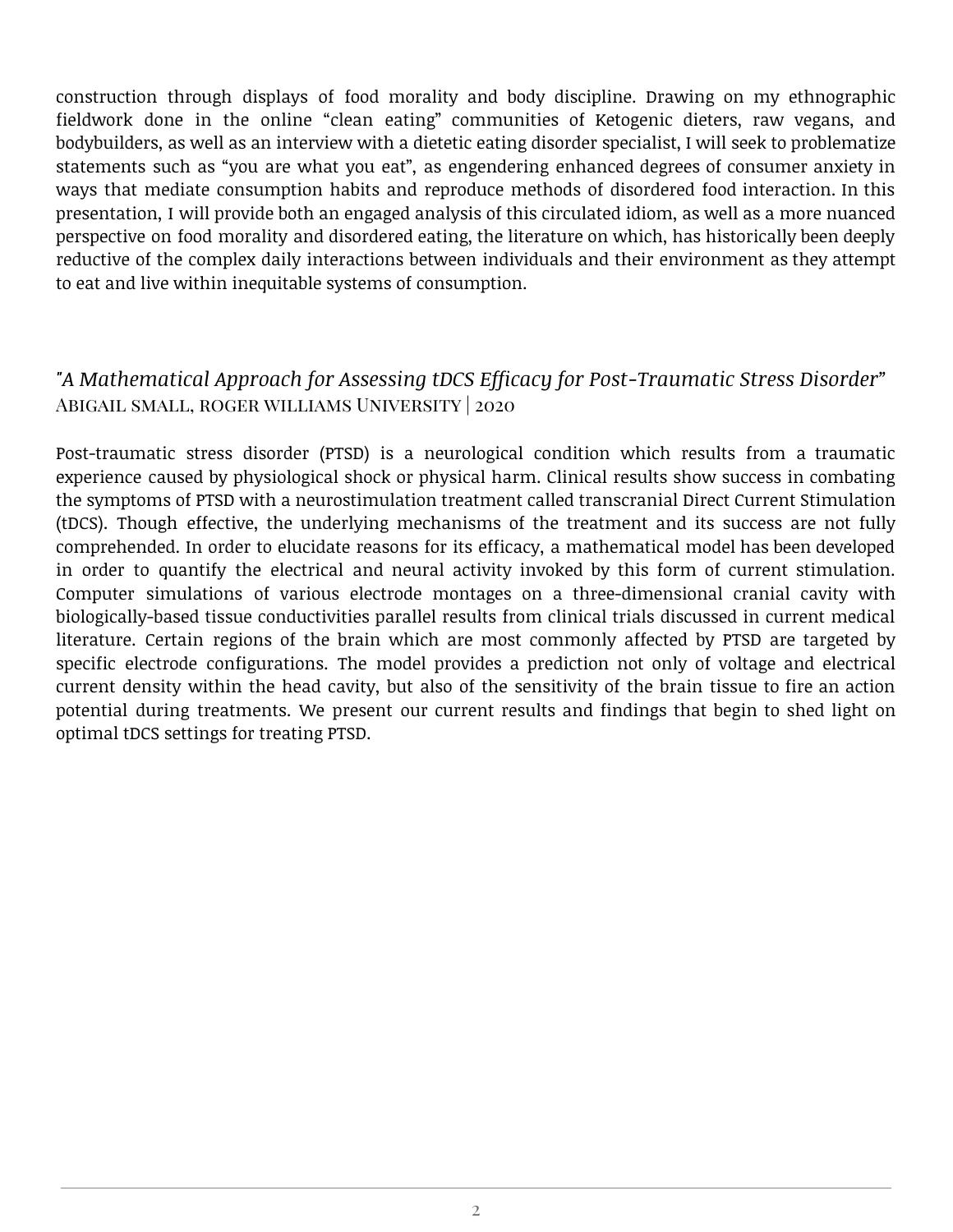# *"What predicts burnout among medical students?: The role of empathy vs. interpersonal sensitivity"*

Tamara Aleksanyan, MCPHS University | 2019

The purpose of this study was to investigate the relationship between self-reported empathy and interpersonal sensitivity (the ability to accurately perceive others' emotions) in predicting burnout among medical students. Participants were recruited from the University of Massachusetts Medical School. The data was collected via an online Qualtrics survey containing multiple scales and a skill test. Results yielded multifaceted conclusions not only about the relationships between variables but also about the variables themselves. Findings of this study suggest a complex relationship between empathy and burnout, that is impossible to describe in one way. On the contrary, the data showed lack of relationship between interpersonal sensitivity and burnout. This research aims to raise awareness of burnout syndrome and its prevalence in healthcare providers. Furthermore, the hope for this study is to contribute to potential training programs that develop burnout prevention and coping mechanisms in future and current healthcare providers.

*"The Emotional Responses of Health Care Professional after Hurricane Maria"* Ranya Perez, Kalamazoo College | 2020 Ann Gross Almonte, Providence College | 2019 Madeline Weil, Providence College | 2019

When hurricanes Irma and María hit Puerto Rico in September 2017, healthcare workers became first responders charged with helping the injured and reconstructing the healthcare system.

We conducted 23 semi-structured interviews with healthcare providers from Puerto Rico to document their experiences in the immediate aftermath of the storm and the longer term recovery period. We analyze the responses to questions that address care relationships to understand how disaster affects care structures. Many providers expressed that feelings of compromiso (which translates loosely to commitment or engagement) was a significant driver in caring for neighbors and patients. We found that essential components to resiliency during a time of crisis are a strong emotional support system and network of care. We highlight how healthcare providers had extraordinary capacity for care giving in the aftermath of the storm and share the incredible lengths they went to deliver care to in the wake of disaster and destruction.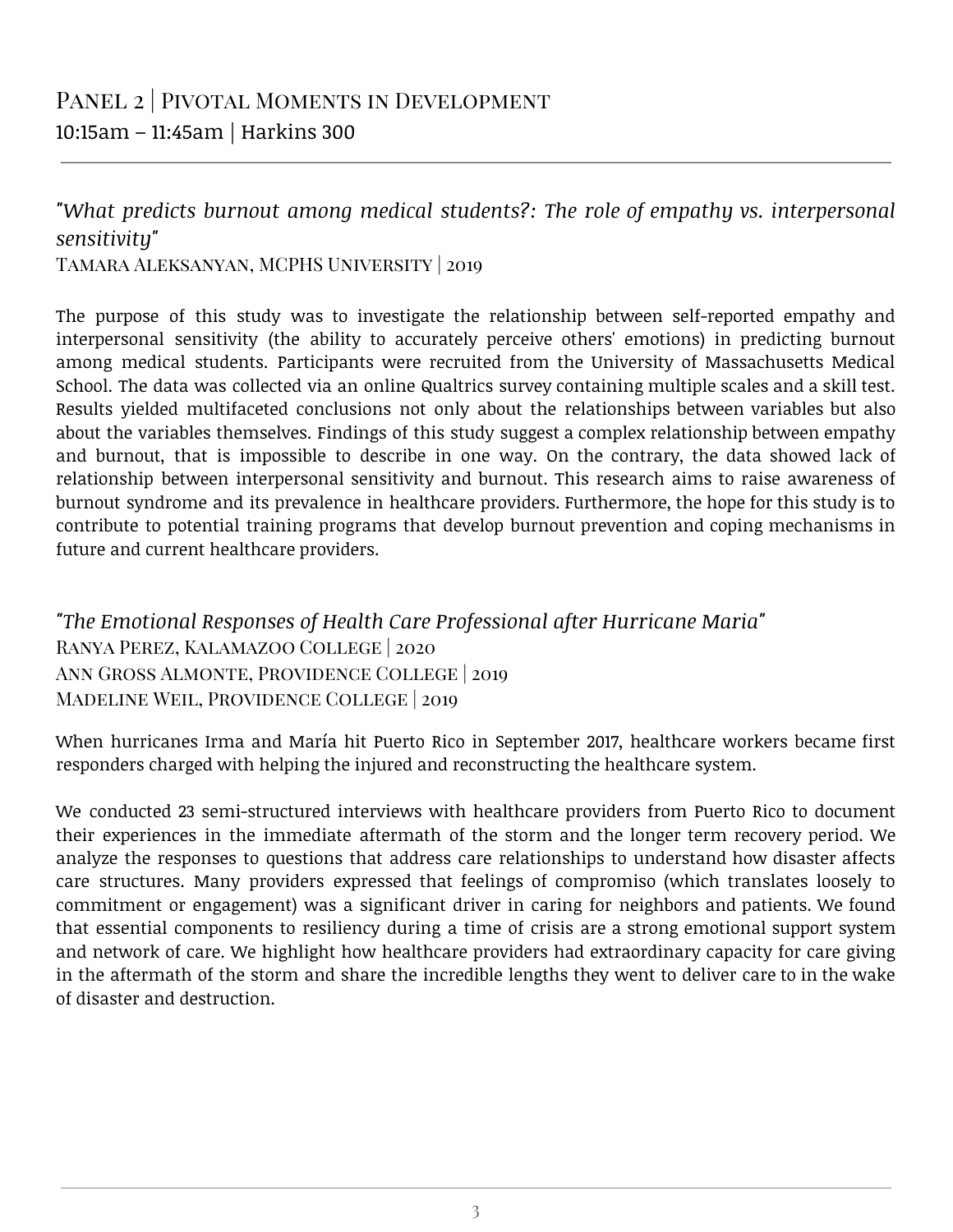#### *"Transition from Pediatric to Adult Healthcare for Adults with Intellectual and Developmental Disabilities"* Victoria Grasso, Providence College | 2019

Every year, half a million children with intellectual or developmental disabilities (I/DD) age into adulthood in the United States (American Academy of Pediatrics 2002). Although the move away from institutionalization in the 1960s and 1970s resulted in inclusiveness and more humane treatment, it created a complex healthcare system for a very vulnerable population. The growing size and aging of the I/DD population is a public health concern and demands a comprehensive look at the healthcare transition process for young adults. Despite three decades of government led discussions about healthcare transitions for individuals with I/DD, there is insufficient program organization and provider training, as well as legal and financial barriers to meeting the healthcare needs of individuals with I/DD transitioning from pediatric to adult care. As a result, the adult I/DD community experiences significant and preventable negative health disparities when compared to adults without disabilities. In this paper, I discuss the transition program history and its shortcomings, the barriers to care for patients with I/DD and give actionable policy suggestions, specifically reforming provider training using the HIV model and mandating a Transition Readiness Assessment Questionnaire, for overcoming healthcare transition obstacles. Throughout, I use Rhode Island as a case study comparison to the United States.

#### *"'Smoking evolved?' Perceptions and use of JUUL products amongst college students"* Ty Meka, MCPHS University | 2019

In recent years, there has been a surge in the number of electronic-cigarette users in the United States. One brand in particular has been on the forefront of society's attention. JUUL products have come to dominate the e-cigarette market, and seem especially popular amongst youth. This is cause for concern, due to the relatively easy access to the product and associated adverse health effects of nicotine on youth. Additionally, the expansion of e-cigarette use through JUUL has certain parallels to the tobacco industry marketing strategies in the past. Through the use of a survey conducted on a college campus, this paper will explore attitudes towards JUUL. By looking into student perceptions, in addition to usage of JUUL amongst students, the survey will provide data that can be added to the current body of literature surrounding e-cigarettes and youth. The lack of education of youth on JUUL products is a cause for public health concern that this paper addresses.

# Lunch | 11:45Am - 12:30pm | Harkins 333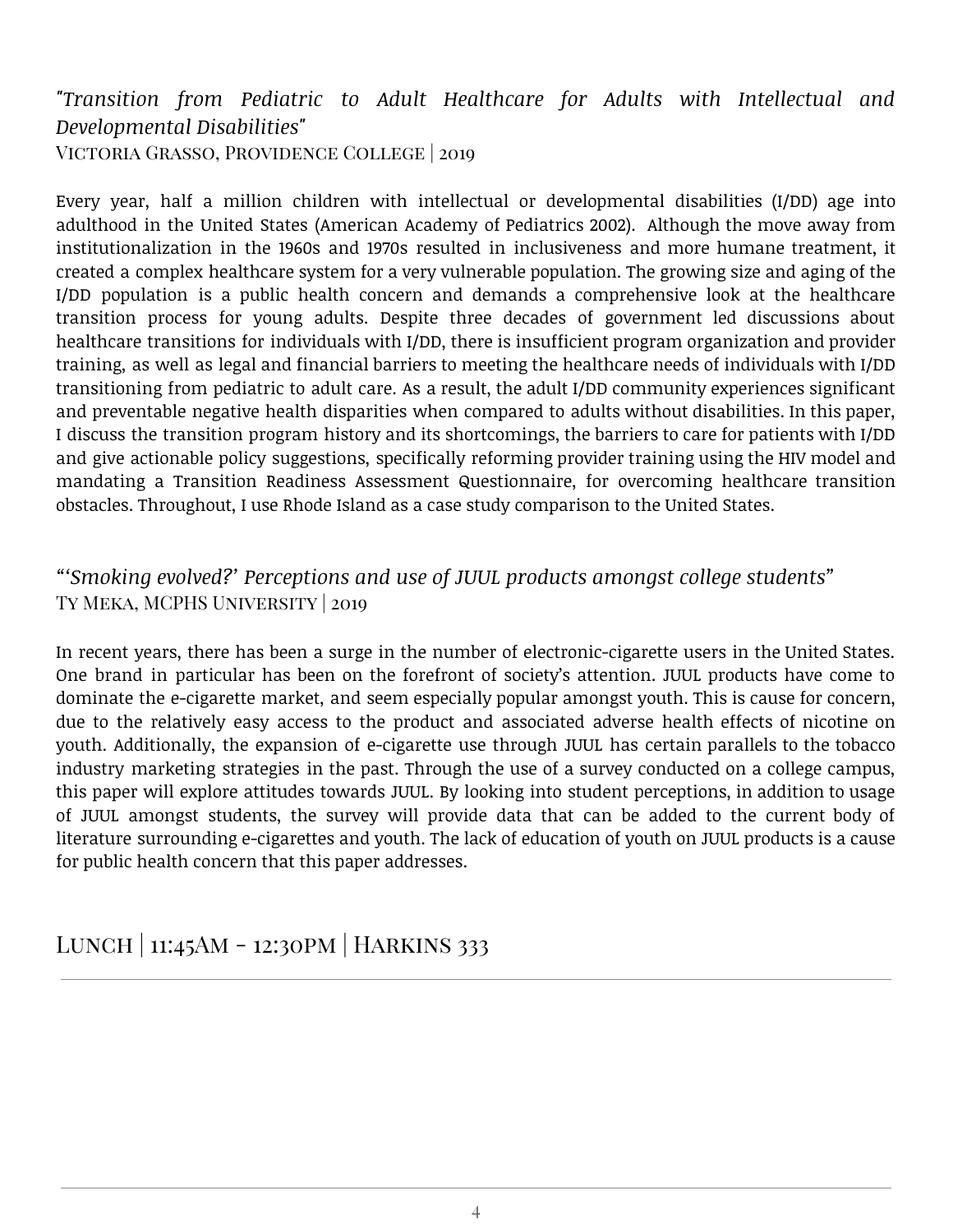#### *"Health Equity Zone Learning Community Events"* William Rausch, Providence College | 2019

In 2015 the Rhode Island Department of Health (RIDOH) began a place based initiative to address social determinants of health called "Health Equity Zones" or HEZ. A HEZ is defined as a specific geographic area with documented health risks and an economically disadvantaged population. Within the HEZ is a group of volunteer stakeholders that works to achieve health equity for these residents. HEZ stakeholders meet bi-monthly and hold a "learning community" event to discuss the social determinants of health that they believe are most important to their HEZ, and how best to rectify these issues. As a RIDOH intern researching applied public health and working on the HEZ learning community events, I assess their effectiveness from the stand point of the stakeholders and the community members alike. I will do this by analyzing health data from RIDOH to track the effectiveness of HEZ on improving health indicators and examine stakeholder evaluations of HEZ events. I will demonstrate where the HEZ initiative is effective, but also give critical remarks on how to improve the learning communities to better address the social determinants of health within the communities they hope to serve.

# *"The Afro-Latinx Experience: Uncovering Health Inequities within Rhode Island's Family Visiting Program"*

Sara Jean-Francois, Providence College | 2019

As a Rhode Island Department of Health (RIDOH) intern-scholar, I engage families who are not currently enrolled so that they may gain access to Family Visiting resources and programing. The Department of Family Visiting works with mothers and families in a variety of programs to educate and promote overall infant and maternal health and development, while also disbursing healthcare and social service resources. These resources are especially important for Afro-Latina women because of health disparities such as higher rates of infant and maternal deaths among women of color. Further, as immigrants and women of color, Afro-Latinx women may experience barriers to accessing family visiting services that involve language, immigration status, and unpredictable work schedules. This program evaluation asks: Do Afro-Latinx women, use family visiting resources at the same rate as women of other ethnic backgrounds? By analyzing family enrollment data and interviewing various participants within the department's scope, this applied program evaluation method seeks to gain more knowledge on this minority population and help the Department of Health work with families to become more conscious of their own health risks. Ultimately, this project seeks to bridge cultural and social gaps that keep families of Afro-Latinx descent from using healthcare resources.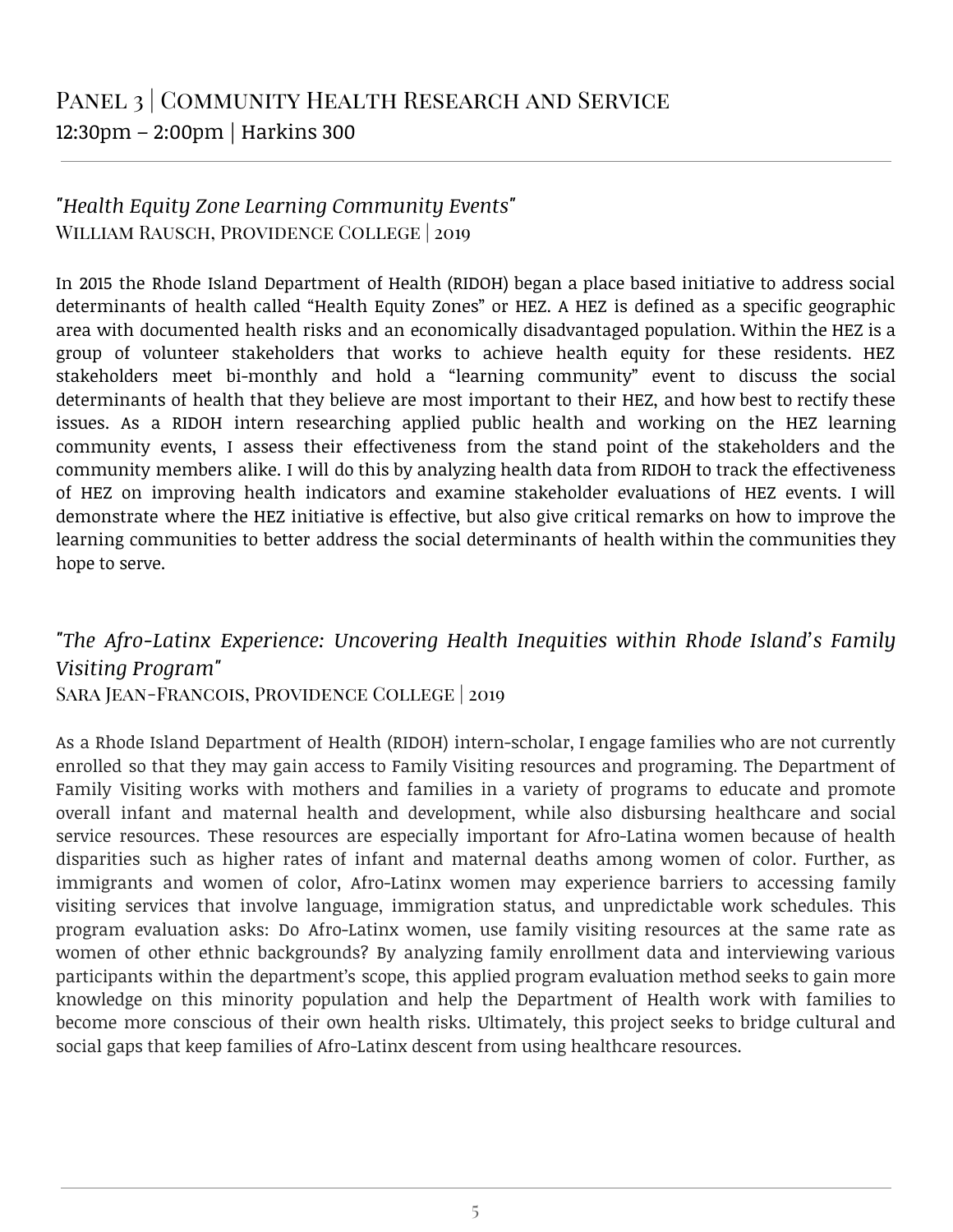*"Unequal Access to Healthcare: A Social Portrait from Florida"* Madeline Weil, Providence College | 2019 Julia Scheuring, Providence College | 2021 Cara McCluskey, Providence College | 2019

This past summer, a woman living in Florida (who we refer to using the pseudonym Jane) died from an untreated respiratory infection. This infection could have been cured with a simple round of antibiotics. Jane was unable to afford this medicine because she was uninsured. We use ethnographic interviews of Jane's co-workers, family, and local health care safety net providers to create a social portrait and illness narrative. Jane was a caretaker, she provided care for her husband who was in kidney failure, and worked as at an assisted living facility where people lived to as old as 103. Jane died before she reached her 60's. We explore how perceptions of worthiness shape uninsured residents' experiences trying to access care and ultimately how those perceptions lead to death. Jane's story is not an isolated occurrence, she is just one of millions of Americans that have fallen into the coverage gap and forced to make health a second priority. Sharing Jane's story will highlight the need to include the human experience in partisan discussions of health legislation, increase coordination of care in safety net settings, and shine a light on the inequity that is built into U.S. health policy.

# PANEL 4 | POLITICS AND PARTIES 2:15pm – 3:45pm | Harkins 300

*"From Beshear to Bevin: The Rise and Fall of the ACA in Kentucky"* Ellie Baker, Brown University | 2019

How did Kentucky quickly go from being the poster-child for the success of the Affordable Care Act to shutting down its own healthcare exchange and attempting to implement a work requirement for Medicaid? Through my research, I have examined the course of ACA implementation in Kentucky, all the way up to its present state. Why was Kynect such a successful marketplace? If uninsured rates dropped from 20.4% to 7.5% in less than three years, why did Kentuckians choose to elect Matt Bevin as governor, a man who ran on the platform of dismantling the state-run exchange? How did opinions about President Obama contribute to Bevin's triumph? What effect has Bevin's anti-ACA agenda had on the state over the past four years? All of these questions and more will be answered in my presentation on the way Kentucky has related to healthcare since the passage of the ACA in 2010.

*"After Hurricane Maria: Addressing the Gap in Relief Efforts from the Federal Government "* David Zuleta, Providence College | 2019 Lauren Guerra, Providence College | 2019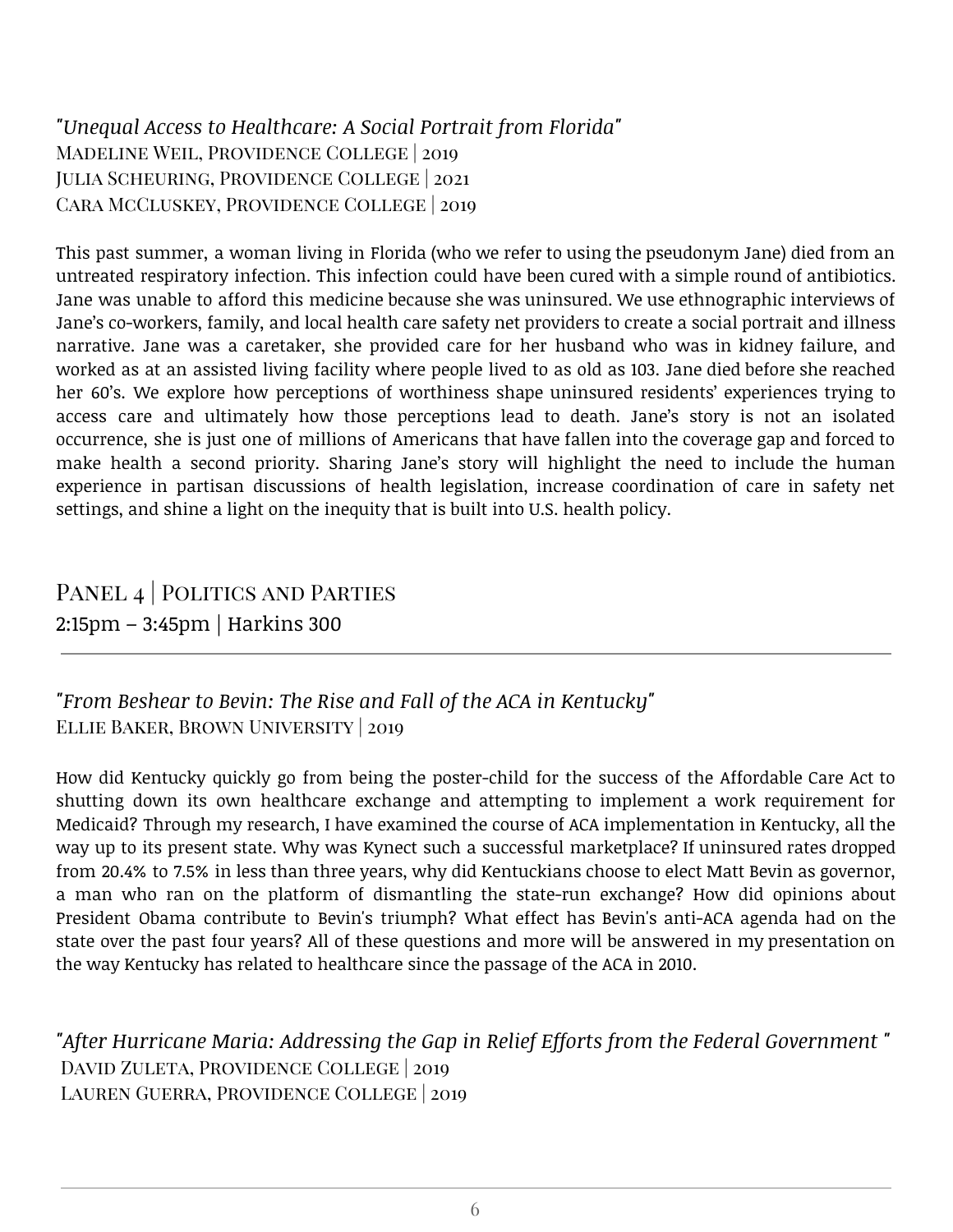On September 16th 2017, Puerto Rico was hit by Hurricane Maria, a category 5 hurricane that left the island in havoc. To understand what happened on the ground, our research team traveled to Puerto Rico to conduct ethnographic interviews on what health professionals experienced during and after the hurricane. Various interviews illustrate that many of the attitudes and behaviors health professionals brought to their work that allowed them to continue delivering care despite crisis was due to their commitment to their community. This finding led for us to research the question of whether discrepancies exist between what aid the federal government claimed to have given to Puerto Rico and what health professionals experienced. To do so, we first seek to use federal statements and reports from FEMA, as evidence for what support the federal government stated they provided. Next, we will use evidence from our ethnographic interviews and various news articles to illustrate what support health professionals in fact received. Ethnographic interviews offer a unique perspective on understanding the impact Hurricane Maria had on health professionals. Ultimately, we seek to highlight whether the aid provided by the federal government was received by health professionals effectively.

#### *"Confronting the Crisis: The Misrepresentation of Women Living with AIDS and the New Jersey Women & AIDS Network"* Olivia Brown, Boston University | 2019

In the 1980s and 1990s to receive a diagnosis of Acquired Immune Deficiency Syndrome (AIDS) was a death sentence. Not only would the contraction of AIDS eventually ravage and kill the body, but the life once lived would instantly and irreversibly be impossible to sustain. In response to huge numbers of dying people, primarily from communities that experienced histories of marginalization, grass roots activism became popular to fight the disease and the social conditions experienced by HIV/AIDS positive people. Of the total population in the U.S. in 1996 diagnosed with AIDS, the national average of women infected was 15%. Some of the larger organizations had small committees devoted to women's issues, but it was rarely sufficient. The New Jersey Women and AIDS Network, or NJWAN, was a group born in May of 1988, out of the frustration many female activists in New Jersey felt while seeing women's issues pushed to the side. This research paper proves the AIDS epidemic was envisioned and is remembered almost exclusively as a man's disease, and the impact that had on women with AIDS and female activists fighting for women with AIDS.

### *"Reducing Health and Healthcare Disparities Among Latino/Hispanic Communities in the US: An Application of the Social Ecological Model"* Johnathan Tran, MCPHS University | 2020

Latino/Hispanic communities make up a large proportion of the US population, especially most of its workforce; however, despite their high levels of employment, most of these are low-wage jobs lacking in occupational benefits. As a result, the health of many underserved Hispanic communities is not only poor, but they suffer inequities in their access and quality of medical care. This paper reviews and analyzes many barriers and risk factors of health disparities that affect large portions of the US Latino/Hispanic population, such as personal beliefs, healthcare affordability, education, and nearly inescapable poverty. Realizing that healthcare disparities are multifaceted issues, it is suitable to utilize the Social Ecological Model (SEM) to best understand these problems to converge public health attention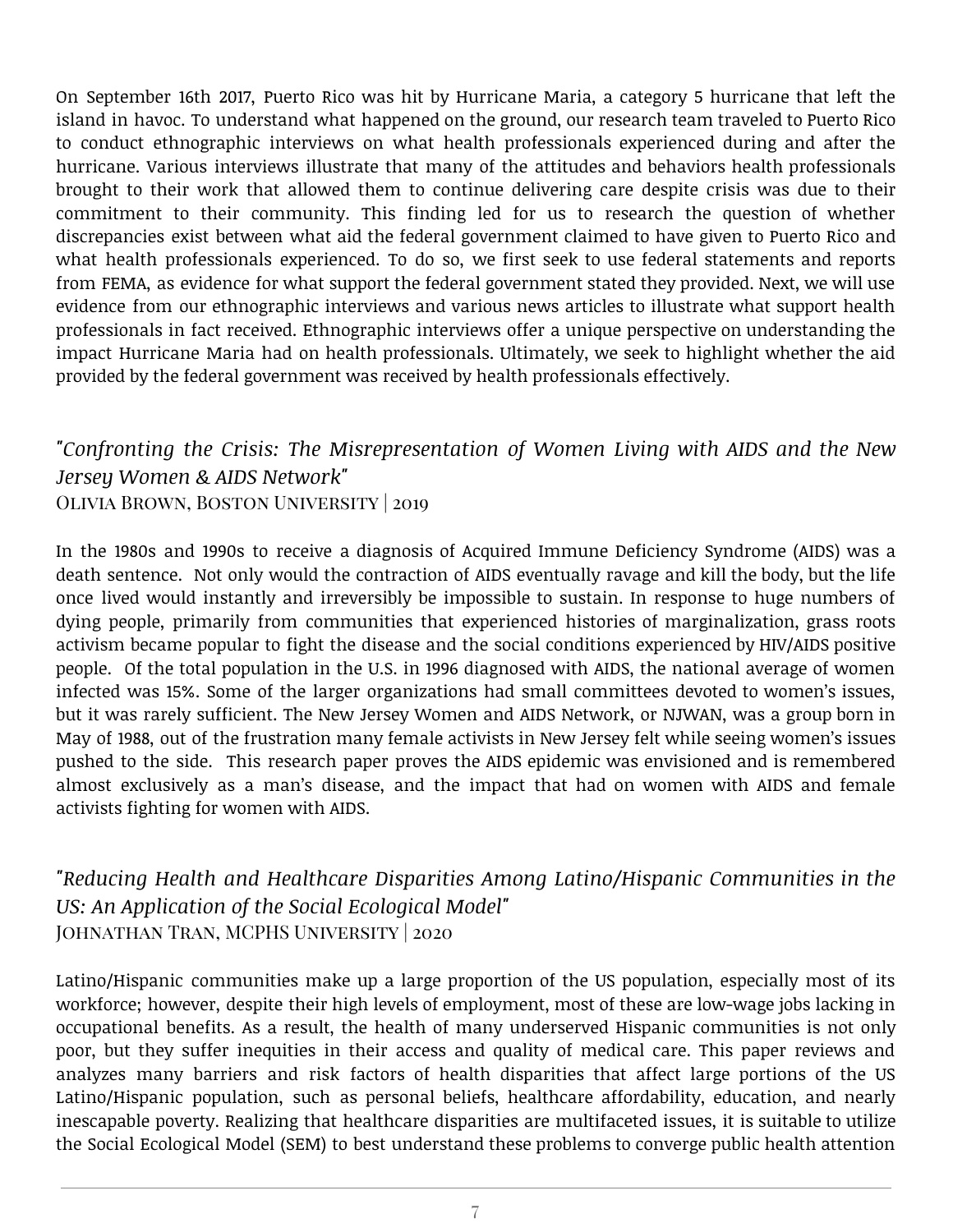toward mitigating them. Following the literature review are suggestions of interventions revolving around components of the SEM - individual, interpersonal, organizational, community, and policy level - that seek to reduce and ultimately eliminate the inequities in access and quality of healthcare for many underprivileged and underserved Latino/Hispanic communities. I will also discuss my progress in pursuing one of the interventions proposed in this paper, a youth/community-focused involvement, and its proven successes and the need for its further and similar implementation.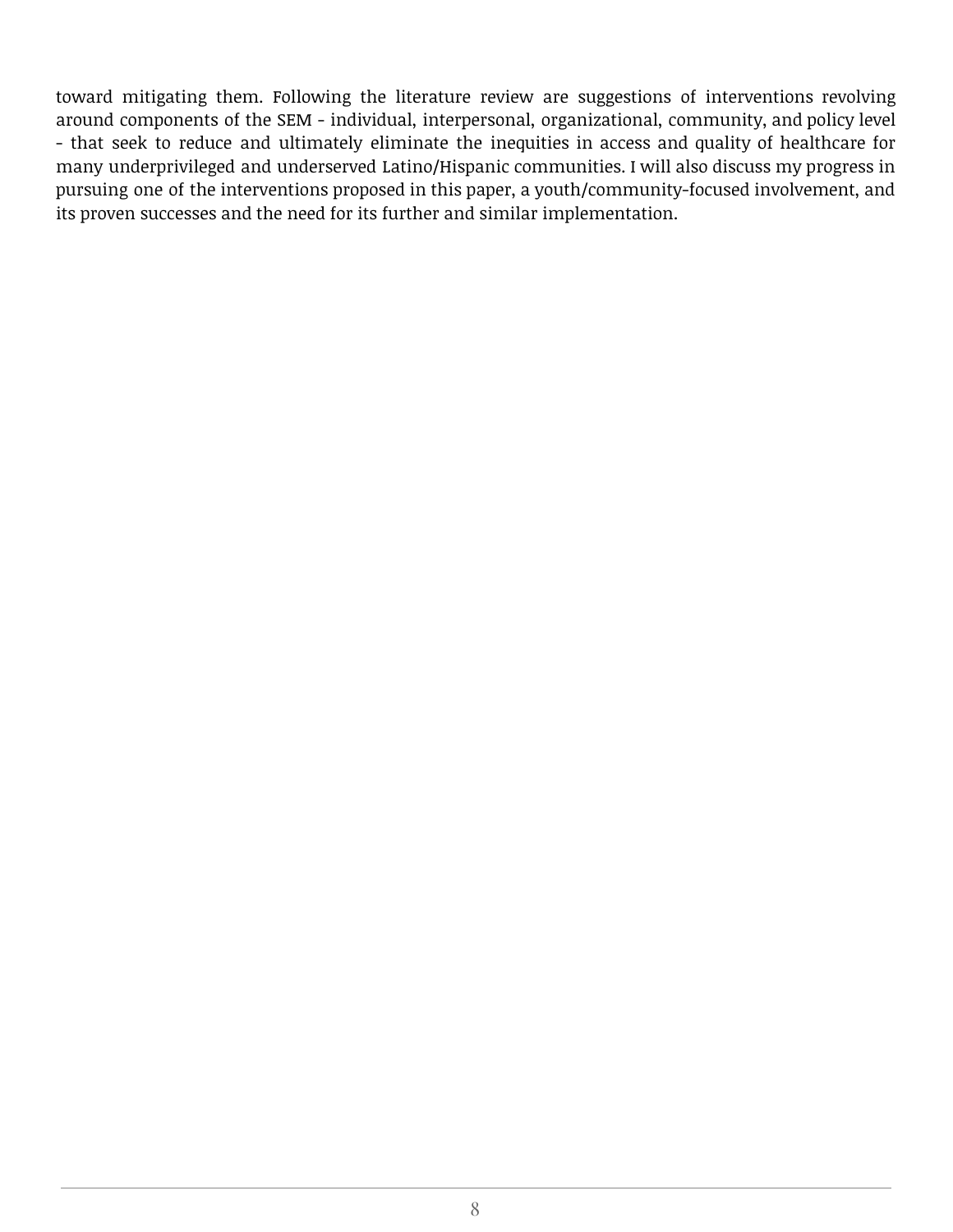# 2019 Undergraduate Conference on HEALTH & SOCIETY PARTICIPANTS

Aleksanyan, Tamara | MCPHS University [Boston, MA] talek1@stu.mcphs.edu Baker, Ellie | Brown University [Providence, RI] ellen\_baker@brown.edu Blue, Riley | Roger Williams University [Bristol, RI] rblue012@g.rwu.edu Brown, Olivia | Boston University [Boston, MA] ombrown5@bu.edu Gerard, Autumn | Sarah Lawrence College [Bronxville, NY] agerard@gm.slc.edu Grasso, Victoria | Providence College [Providence, RI] vgrasso@friars.providence.edu Gross Almonte, Ann | Providence College [Providence, RI] agrossal@friars.providence.edu Guerra, Lauren | Providence College [Providence, RI] lguerra@friars.providence.edu Jean-Francois, Sara | Providence College [Providence, RI] sjeanfra@friars.providence.edu McCluskey, Cara | Providence College [Providence, RI] cmcclusk@friars.providence.edu Meka, Ty | MCPHS University [Boston, MA] tmeka1@stu.mcphs.edu Perez, Ranya | Kalamazoo College [Kalamazoo, MI] ranyaperez@gmail.com Perez, Victoria | Johnson & Wales University [Providence, RI] vperez02@wildcats.jwu.edu Rausch, William | Providence College [Providence, RI] wrausch@friars.providence.edu Scheuring, Julia | Providence College [Providence, RI] jscheuri@friars.providence.edu Small, Abigail | Roger Williams University [Bristol, RI] asmall873@g.rwu.edu Tran, Johnathan | MCPHS University [Boston, MA] jtran1@stu.mcphs.edu Tugander, Josette | Providence College [Providence, RI] jtugande@friars.providence.edu Weil, Madeline | Providence College [Providence, RI] mweil@friars.providence.edu Zuleta, David | Providence College [Providence, RI] dzuleta@friars.providence.edu